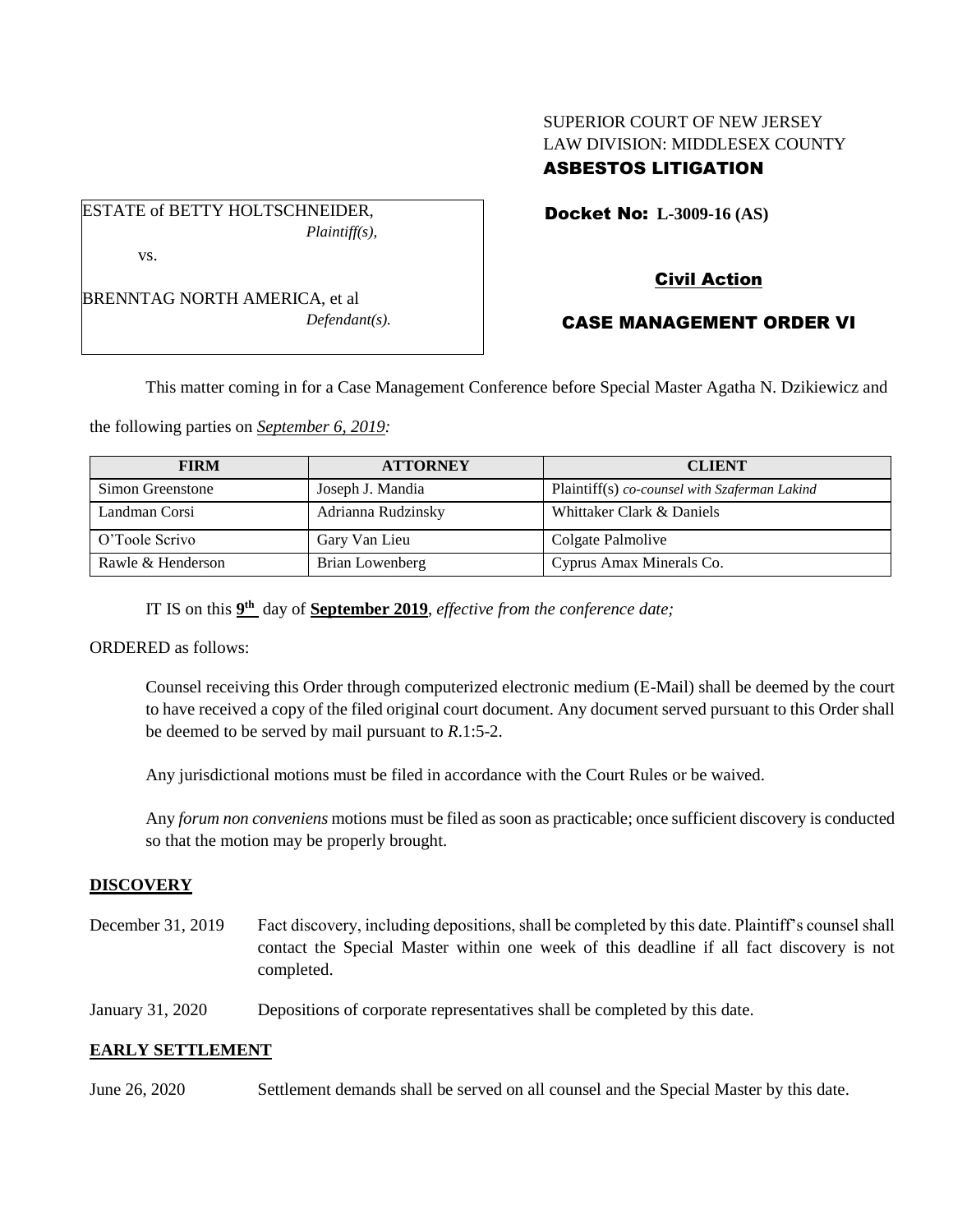### **MEDICAL EXPERT REPORT**

| January 31, 2020 | Plaintiff shall serve medical expert reports by this date.                                                                                                                                                                                               |  |  |
|------------------|----------------------------------------------------------------------------------------------------------------------------------------------------------------------------------------------------------------------------------------------------------|--|--|
| January 31, 2020 | Upon request by defense counsel, plaintiff is to arrange for the transfer of pathology specimens<br>and x-rays, if any, by this date.                                                                                                                    |  |  |
| April 30, 2020   | Defendants shall identify its medical experts and serve medical reports, if any, by this date. In<br>addition, defendants shall notify plaintiff's counsel (as well as all counsel of record) of a<br>joinder in an expert medical defense by this date. |  |  |

### **LIABILITY EXPERT REPORTS**

| February 28, 2020 | Plaintiff shall identify its liability experts and serve liability expert reports by this date or |  |  |  |  |  |  |  |
|-------------------|---------------------------------------------------------------------------------------------------|--|--|--|--|--|--|--|
|                   | waive any opportunity to rely on liability expert testimony.                                      |  |  |  |  |  |  |  |

April 30, 2020 Defendants shall identify its liability experts and serve liability expert reports, if any, by this date or waive any opportunity to rely on liability expert testimony.

#### **SUMMARY JUDGMENT MOTION PRACTICE**

| May 8, 2020 | Plaintiff's counsel shall advise, in writing, of intent not to oppose motions by this date. |  |  |
|-------------|---------------------------------------------------------------------------------------------|--|--|
|             |                                                                                             |  |  |

- May 22, 2020 Summary judgment motions shall be filed no later than this date.
- June 19, 2020 Last return date for summary judgment motions.

#### **ECONOMIST EXPERT REPORTS**

- February 28, 2020 Plaintiff shall identify its expert economists and serve expert economist report(s), if any, by this date or waive any opportunity to rely on economic expert testimony.
- April 30, 2020 Defendants shall identify its expert economists and serve expert economist report(s), if any, by this date or waive any opportunity to rely on economic expert testimony.

#### **EXPERT DEPOSITIONS**

July 31, 2020 Expert depositions shall be completed by this date. To the extent that plaintiff and defendant generic experts have been deposed before, the parties seeking that deposition in this case must file an application before the Special Master and demonstrate the necessity for that deposition. To the extent possible, documents requested in a deposition notice directed to an expert shall be produced three days in advance of the expert deposition. The expert shall not be required to produce documents that are readily accessible in the public domain.

 $\_$  , and the set of the set of the set of the set of the set of the set of the set of the set of the set of the set of the set of the set of the set of the set of the set of the set of the set of the set of the set of th

#### **PRE-TRIAL AND TRIAL**

To be scheduled Settlement conference.